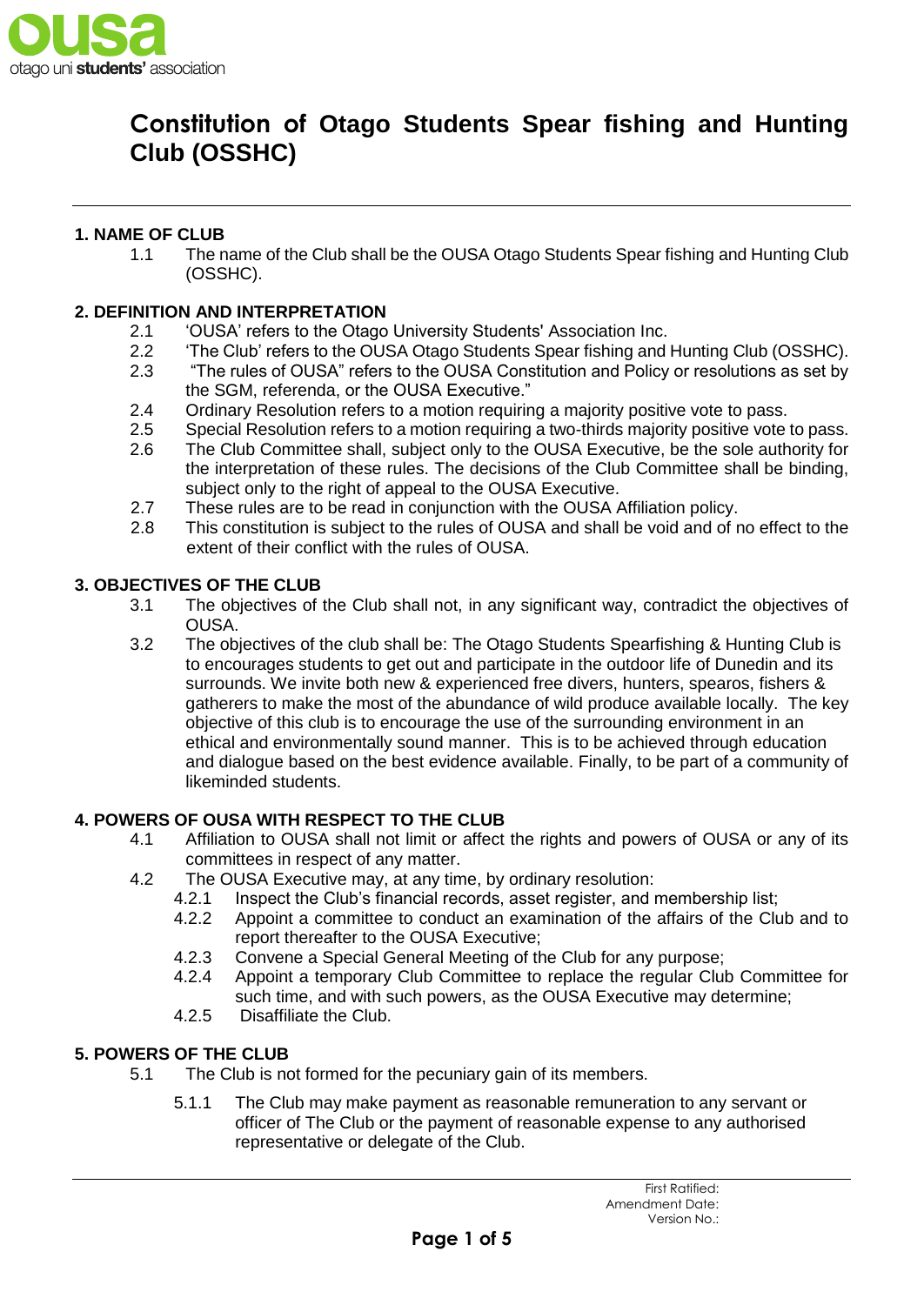

5.1.2 Reasonable remuneration shall not exceed market rates for the provision of equivalent goods or services.

## **6. AFFILIATION**

- 6.1 The Club shall be affiliated to OUSA.
- 6.2 The Club and its members present and future shall be bound by the rules of OUSA, and every such Club and all such members shall be so bound in all respects. Where the OUSA constitution is not expressly mentioned in the constitution of the Club, the provisions of the OUSA constitution shall be read into the document.
- 6.3 The Club's affiliation to OUSA shall automatically lapse if The Club fails or ceases to comply with the OUSA Affiliation Policy or Section 18 of the OUSA Constitution and Rules.
- 6.4 The Club shall not become affiliated to or in any way connected with any other organisation without the consent of the OUSA Executive.
	- 6.4.1 Any affiliation to any other body entered into without the OUSA Executive's consent shall be null and void.

### **7. LIABILITIES INCURRED BY THE CLUB**

- 7.1 The Club shall not enter into any loan agreement of a value greater than NZ\$1000 without approval by ordinary resolution of the OUSA Executive.
- 7.2 OUSA shall not be responsible for any liabilities or debts incurred by the Club.

### **8. MEMBERSHIP**

- 8.1 The Club shall, in normal circumstances, have no less than 75% of total membership comprised of OUSA/OPSA members.
- 8.2 The Club shall in normal circumstances have no less than ten members.
- 8.3 Membership of the Club shall be open to all members of OUSA/OPSA.
- 8.4 Membership can be restricted to a subsection of OUSA/OPSA members provided that the restrictions do not contravene the laws of New Zealand.
- 8.5 Persons shall become members of the Club when an application for membership is given in writing to the Club Committee and accompanied with the annual subscription fee (if applicable).
- 8.6 The Club shall only levy upon its members such fees or subscriptions as have been ratified by the AGM of the Club.
- 8.7 Any member of the Club who does not pay any required subscription within one calendar month of joining shall not be permitted to exercise the privileges of membership until the subscription is paid.
- 8.8 Membership shall be deemed to continue until a formal resignation is received by the Club Committee.
- 8.9 A club member may not be suspended or expelled unless the committee resolves to do so by special resolution.
	- 8.9.1 The suspended member will be relieved of any powers and responsibilities and is not permitted to attend club activities.
- 8.10 Where a member of the Club is expelled, that member shall have the right of appeal to the OUSA Executive.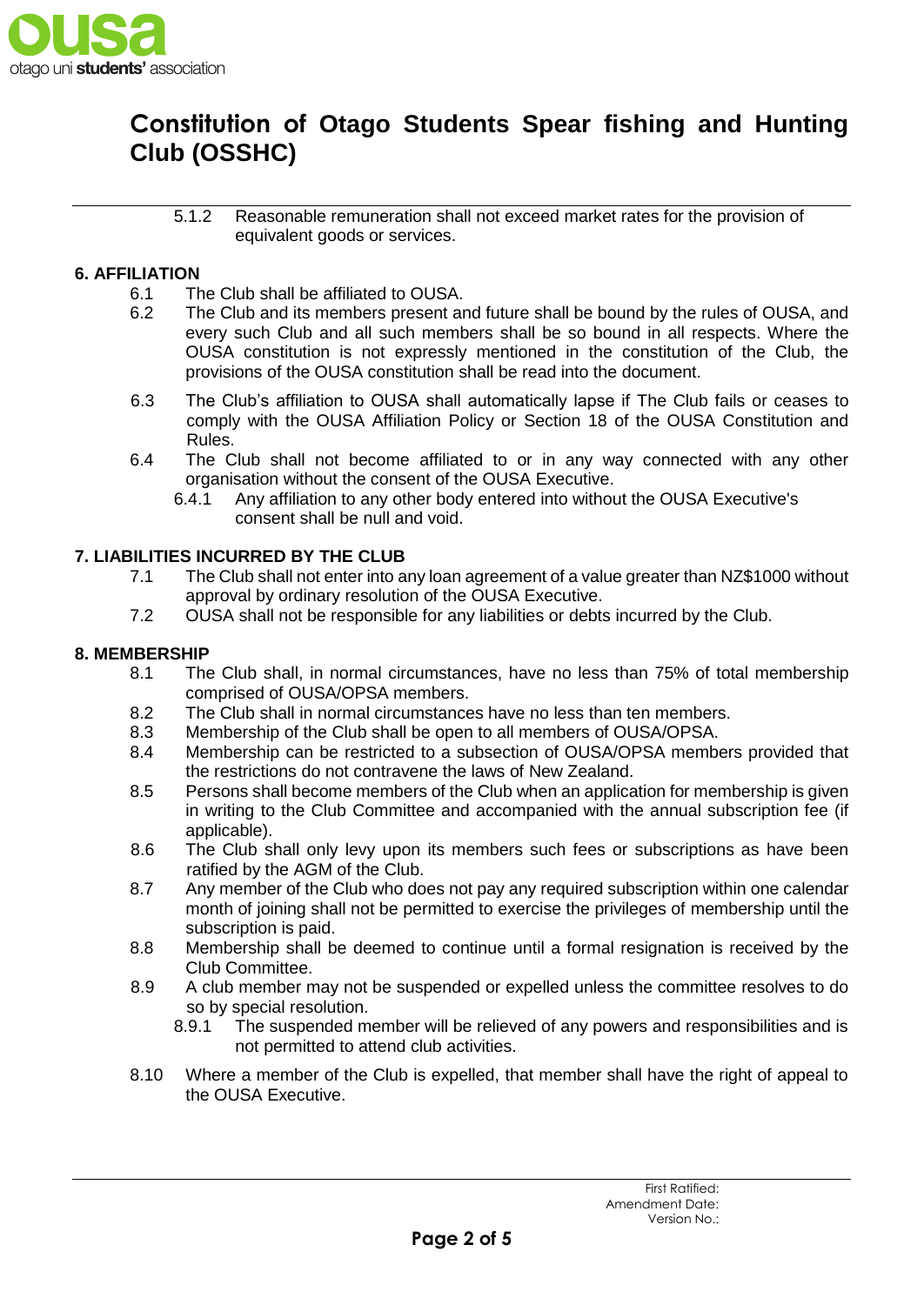

## **9. ANNUAL GENERAL MEETING (AGM)**

- 9.1 The Annual General Meeting (AGM) of the Club shall be held during the month of August at such time and place as the Club Committee shall decide.
- 9.2 The AGM shall be held for the following purposes:
	- 9.2.1 To receive, from the Club Committee, a report of the proceedings of the previous year and a statement of the Club accounts;
	- 9.2.2 To elect the officers of the Club Committee for the following year;
	- 9.2.3 To conduct any general business.
- 9.3 The Secretary, or in their absence any member appointed by the meeting, shall be chair of the meeting.
- 9.4 Every motion shall be moved by one Club member and seconded by another.
- 9.5 Every member present shall be entitled to one vote,
	- 9.5.1 In the case of an equality of votes the Chair shall have a second or casting vote.
- 9.6 The quorum shall be 20 per cent of the Club's total members or 6 members, whichever is greater.
- 9.7 At least 14 days notice of the AGM shall be given to all members, by posting a notice on the OUSA notice board, and/or email notification.
	- 9.7.1 The notice shall include an agenda of business to be conducted at the AGM.

## **10. SPECIAL GENERAL MEETINGS AND NO CONFIDENCE VOTES**

- 10.1 The Club Committee on their own behalf or on the signed request of a quorum of members may at any time call a Special General Meeting.
	- 10.1.1 If the Club Committee does not call a meeting within 14 days of receiving such a request, the requestors may themselves call a Special General Meeting.
	- 10.1.2 Notice of a Special General Meeting shall be given in the manner described above for an AGM.
- 10.2 The conduct, voting procedures and quorum of a Special General Meeting shall be the same as those prescribed for the AGM.
- 10.3 At any Special General Meeting a motion of no confidence in the Club Committee, or any member thereof, may be passed by special resolution provided that 14 days notice of such intention has been given.
	- 10.3.1 On the passing of such motion, the Committee member shall be deemed to have resigned and the meeting shall then have the power to, and may proceed to, elect a new Committee member to the vacant position (s).
	- 10.3.2 Such new member shall hold office until the next AGM.

### **11. CLUB OFFICERS AND THEIR ELECTION**

11.1 The management and control of the Club shall be deputed to the officers of the club who represent the Committee of the Club.

The Committee of the Club shall consist of a maximum of nine (9) people, being President, Vice President, Treasurer, Secretary, Event Coordinatior Officer, Media Officer, Gear Officer, Environmental Officer, Health and Safety Officer, all of whom shall be elected at the Annual General Meeting.

11.2 Every candidate for office shall be nominated at the meeting by one member of the Club and seconded by another.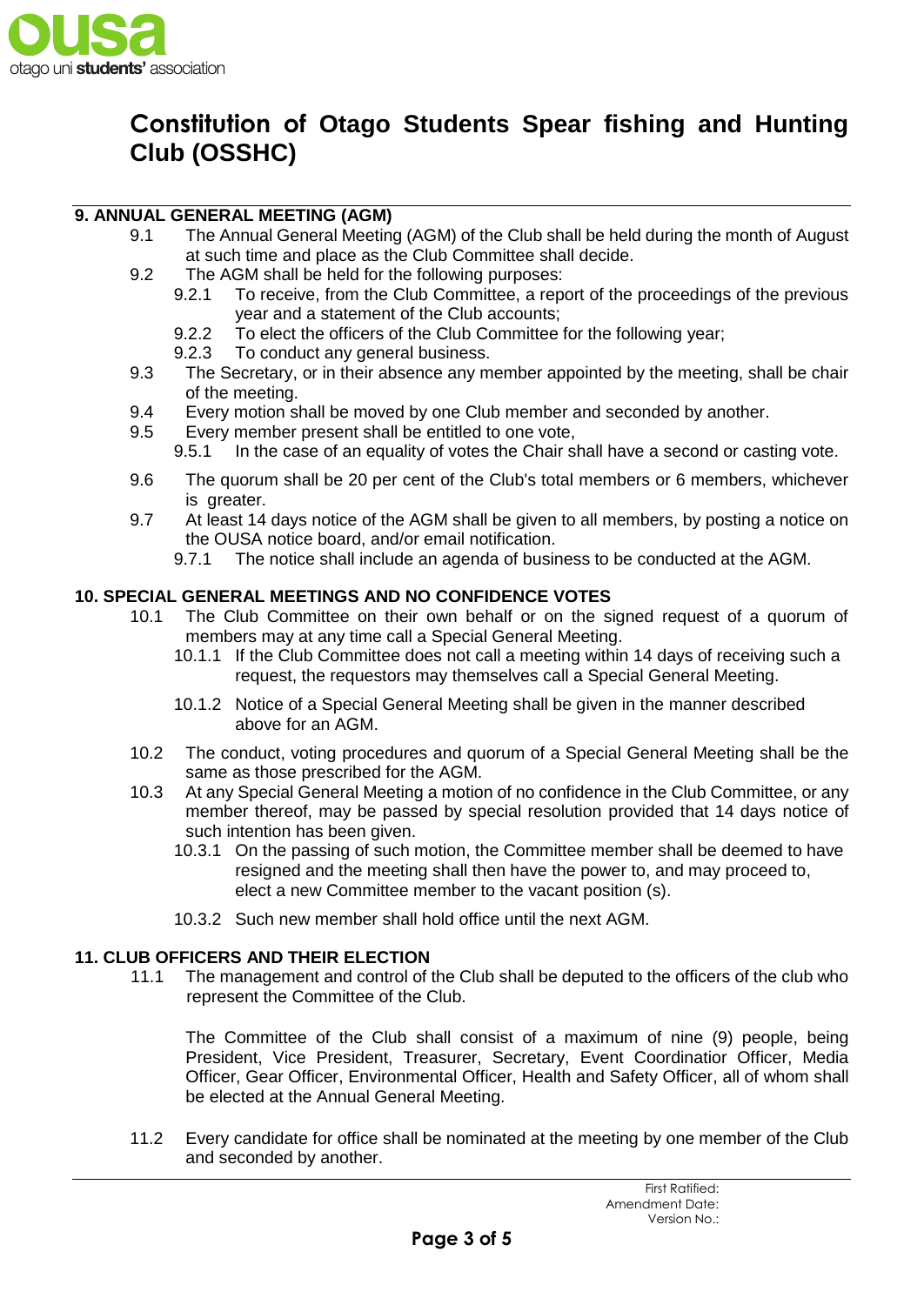

- 11.3 Every member present at the meeting shall be entitled to one vote.
- 11.4 In the event of two or more candidates receiving an equal number of votes, the chair of the meeting shall have a second or casting vote.
- 11.5 The Club Officers shall hold office for one year following their appointment or until an officer resigns.
	- 11.5.1 Such resignation shall be effective immediately upon receipt in writing by the committee.
	- 11.5.2 If a vacancy on the Club Committee occurs during the year, providing that a quorum remains, the Club Committee may appoint any member to fill such a vacancy, unless it has occured due to a no confidence vote.
	- 11.5.3 If a vacancy occurs due to a no confidence vote then section 10 of this constitution applies.

## **12. THE CLUB COMMITTEE**

- 12.1 The Club Committee shall have full power at its meetings to deal with all matters relating to the objectives of the Club.
	- 12.1.1 Any matters relating to the interpretation of these rules;
	- 12.1.2 Except where power is vested in the Club at a general meeting.
- 12.2 All decisions shall be valid and binding on the members, only so far as they do not conflict with these rules, the rules of OUSA, or decisions of the OUSA Executive.
- 12.3 The Club Committee shall meet at such times as it deems fit.
- 12.4 The President, or in their absence, any member appointed by the Club Committee, shall, in the case of an equality of votes, have a second or casting vote at all Club Committee meetings.
- 12.5 The quorum for Club Committee meetings shall be at least three (3) Club Committee members.
- 12.6 One member of the Club Committee shall be elected to represent the Club on the OUSA Affiliated Clubs Council.

### **13. FINANCE, PROPERTY AND RECORDS OF THE CLUB**

- 13.1 The funds of the Club shall be in the control of the Club Committee, which will depute Treasurer to manage them.
- 13.2 The Treasurer shall also:
	- 13.2.1 Keep a true record and account of all the receipts and payments of the Club including bank statements;
	- 13.2.2 Prepare the statement of accounts and balance sheet for the financial year;
	- 13.2.3 Keep the Club's asset register up to date.
- 13.3 The Secretary shall:
	- 13.3.1 Keep a true record and account of the proceedings and meetings of the Club and the Club Committee;
	- 13.3.2 Keep a correct and up to date membership list;
	- 13.3.3 Conduct and archive all correspondence relating to the club.